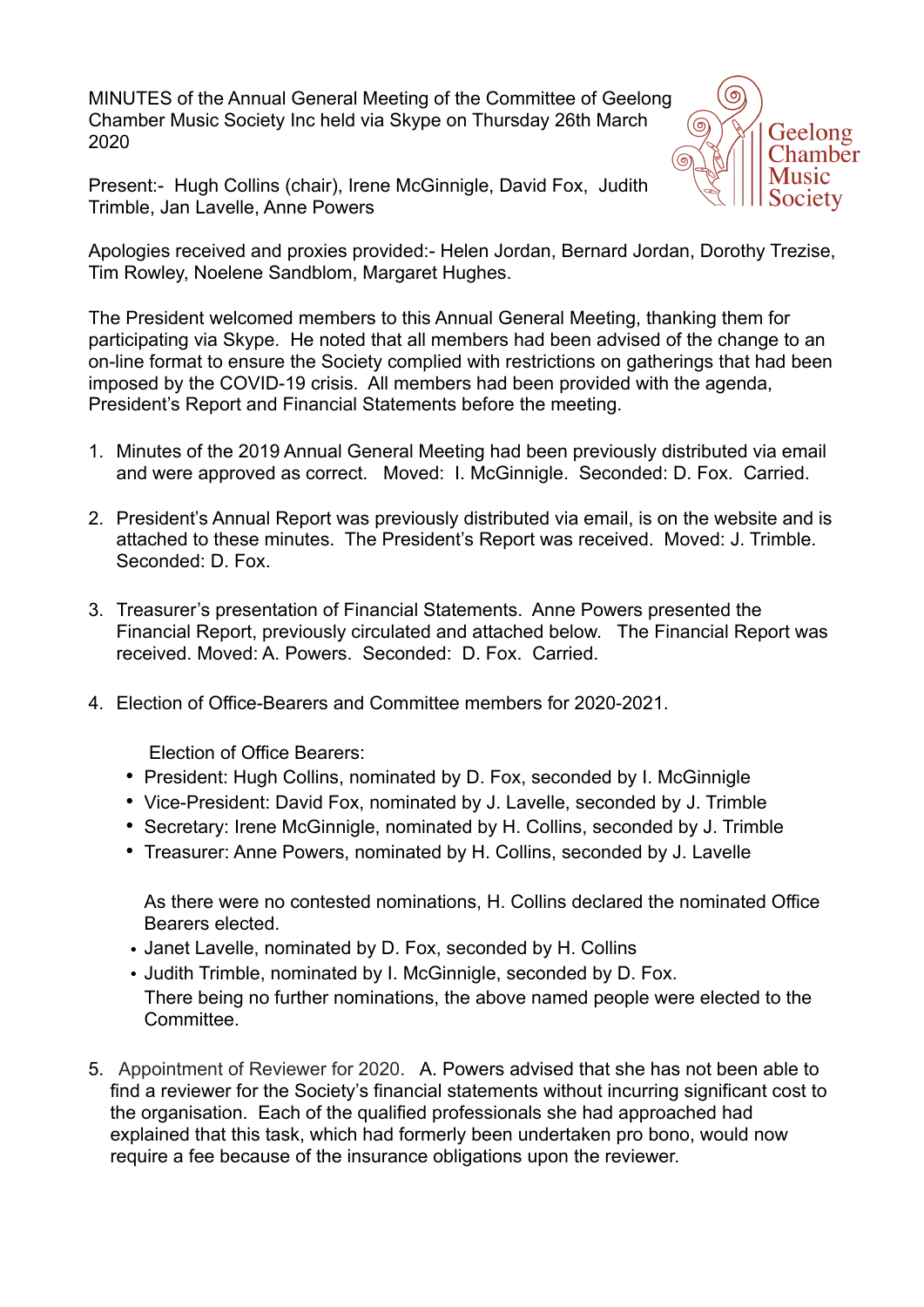In discussion it was noted that the relevant Act (Associations Incorporation Reform Act 2012) exempts associations in our category (Tier one) from review, provided certain safeguards are observed. The Society conforms to those safeguards. Discussion also noted that the committee receive regular financial reports from the Treasurer, and that the electronic banking processes now in place ensure transparency in our accounts. Accordingly, no appointment of a reviewer for 2020 was made. **Resolved that a review of the Society's financial statements for 2020 would not occur.** Moved: A. Powers. Seconded: H. Collins. Carried.

- 6. Membership Fee. A. Powers moved, seconded by D. Fox, that the membership fee remain at \$20. Carried.
- 7. General Business. None.

Meeting closed at 8.05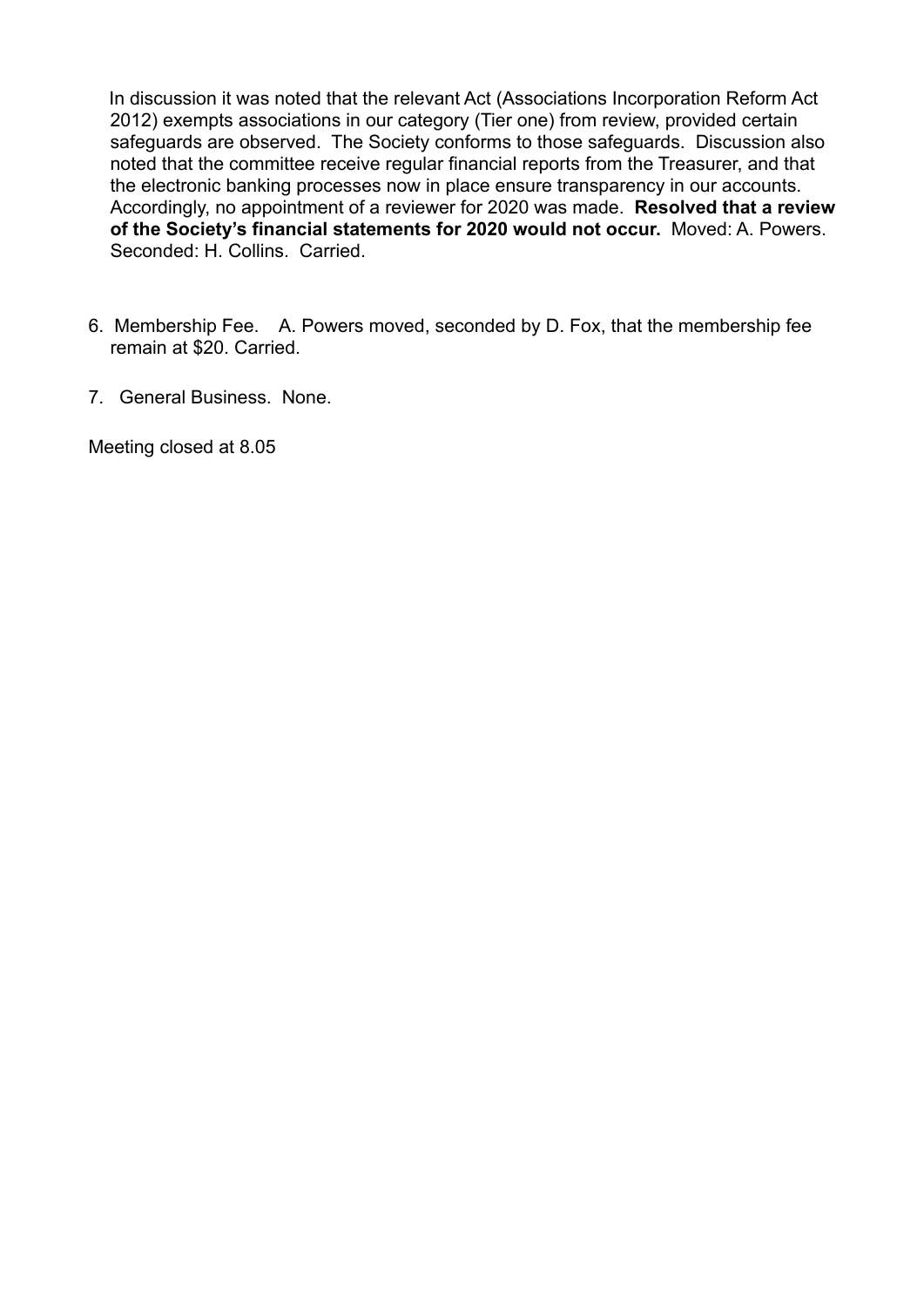#### GEELONG CHAMBER MUSIC SOCIETY, INC.

President's Report

### Annual General Meeting, 26 March 2020

The Society's Annual General Meeting for 2019 marked a changing of the guard, with our President, Helen Jordan, retiring after a decade's service on the Committee, together with longserving Committee member Murray Symons.

The Society honoured Helen Jordan's founding initiative and dedicated leadership by conferring Life Membership on her. In the same spirit, with gratitude for his many cheerful contributions, Honorary Membership was conferred on Bernard Jordan.

Thanks to the support of our members and donors, and much diligence by the Committee, I am glad to report that 2019 saw another series of memorable concerts, that our community engagement remained active, and that our finances are still sound.

#### **Concert series**

Our five concerts attracted good audience numbers, outstanding performances and enthusiastic responses. Alongside core works from major periods and styles in the chamber music repertoire, each of our performers included challenging contemporary compositions. This diversity is clearly welcomed by our audiences and has become a distinctive element in GCMS's programming.

On March 15 we were privileged to hear Stefan Dohr, Principal Horn with the Berlin Philharmonic, leading a wind ensemble of musicians from the Australian National Academy of Music. This performance continued our annual enjoyment of ANAM's emerging players and their internationally-renowned mentors.

May 3 brought us the youthful energy and superb quality of the Orava Quartet. To fresh expositions of Haydn and Brahms, they added works by Schulhoff and Kilar – composers sure to be new for all of us.

June 21 will be remembered by all present for the astonishing virtuosity of oboist Diana Doherty, performing with William Hennessy and the Melbourne Chamber Orchestra. Together with baroque masterpieces by Corelli, Vivaldi, Handel and Albinoni, we were rewarded with a new work, Sanctuary, by Melbourne composer Joe Chindamo for oboe, cor anglais and orchestra. For Chindamo's moving exploration of identity Diana Doherty was joined by Alexandre Oguey  $-$  a dazzling combination.

August 30 the Juilliard graduate, now Melbourne-based pianist, Elyane Laussade plunged us into an evening of full-blown Romanticism, with Schubert's great Sonata in B-flat major (D. 960) as the centrepiece.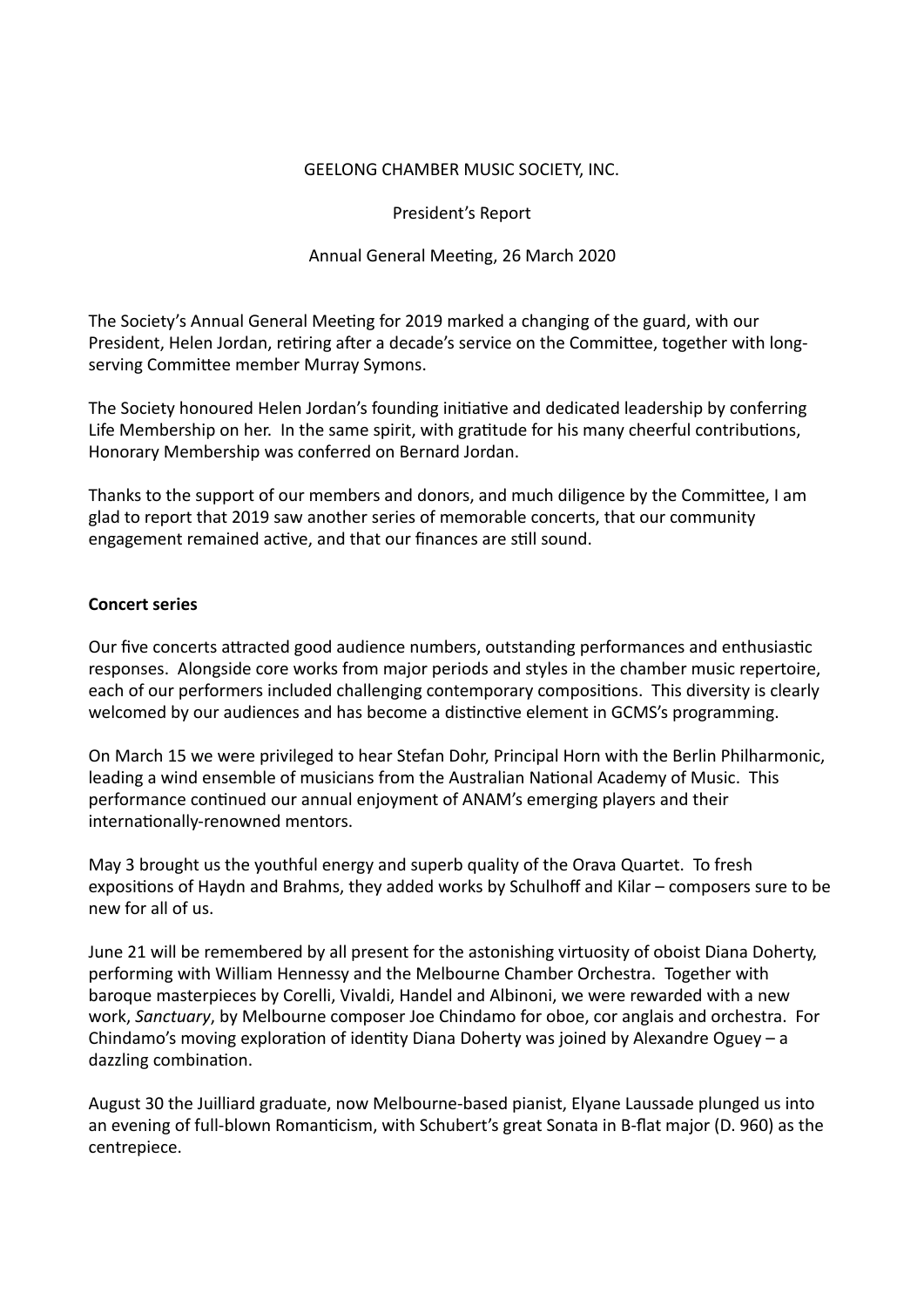For our final concert, on 25 October, the award-winning Melbourne-based Syzygy Ensemble juxtaposed contemporary Australian composers Tim Dargaville and Brenton Broadstock with works by Debussy, Bartok and Schoenberg. This ensemble's unique soundscapes (clarinet/bass clarinet, flute, violin, cello, piano) and rigorous repertoire brought our 2019 season to a thrilling culmination.

# **Community Engagement**

Last year's Annual General Meeting affirmed that, as well as presenting concerts, the Society's promotion of the appreciation and performance of chamber music in the Geelong area could be served by "providing performance opportunities and financial support to developing Victorian musicians" and by "providing for students in the Geelong area high quality listening and learning opportunities, and workshops designed to develop their performance skills and understanding of music." 

We have sought to fulfil these objectives through three areas of community engagement.

- (i) Musica Viva in Schools (MViS) Following 2018's initial experiment with MViS in Geelong's northern suburban schools, we committed to collaborate with MViS again in 2019. This time the program focused on Hamlyn Banks Primary School. Our Committee colleague Judith Trimble liaised closely with MViS staff and observed the September workshops at the school. Judith's report found the event impressive: it was well-organised by MViS and the Hamlyn Banks PS staff; it received strong support from the Principal and staff; the program was well-received by students and wellpresented by performers; and the theme, "Water, water everywhere," enabled students to learn some basic musical ideas (e.g., *ostinato*, improvisation, *piano*). The theme also connected to broader discussion of water as an essential element of life. The Committee is grateful to Judith for her careful attention to this program. We have committed to continue support for MVIS in 2020.
- *(ii)* Australian Youth Classical Music Competition The Society again sponsored the prize for the winner of the Regional section of this annual competition. We are delighted that the Trustees accepted our request that this Prize be known henceforth as *The* GCMS Helen Jordan Prize. This year's winner was Adela Karol, a fine young pianist from Christian College. I'm glad to report that Mrs Jordan was able to be present for the inaugural award in her name.
- *(iii)* Bay City Strings Through collaboration with our friends at the Melbourne Chamber Orchestra and local organisers of Bay City Strings, the Society again assisted with a workshop for Geelong's budding young string players. This opportunity is appreciated by the students; we're grateful to William Hennessy, AM, and his colleagues for their generous participation and encouragement.

# **City of Greater Geelong Grant**

Our activities in 2019 were again supported by a significant Grant of \$6000 from the City of Greater Geelong through its Creative Communities Grants program.

The Society's application for this Grant relied upon the continuing experience and skill of former Committee colleague, Murray Symons, and the financial acumen of our Treasurer, Anne Powers.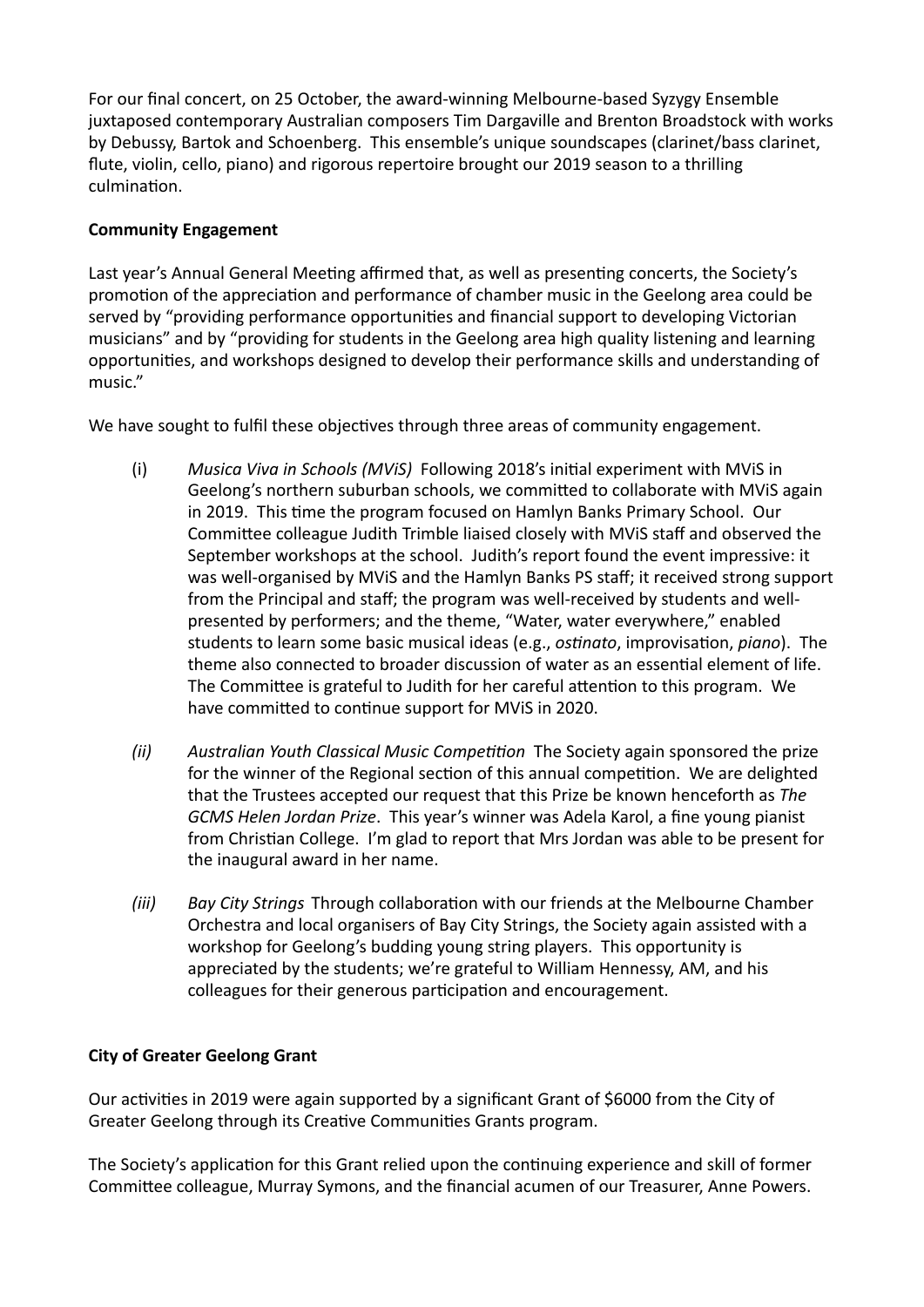We're especially grateful to Murray for his contribution. I'm pleased that he was able to join David Fox, Vice-President, and me at the awards ceremony in Leopold late last year.

We're most appreciative of the City's support, which underlies our community engagement as well as our concert series.

### **Members and Donors**

The Committee are grateful for the continuing support and interest of the Society's members and donors. 

Our annual *Soiree* to thank members and preview the following year's concert series was held at "Celie's" in Sacred Heart College on October 18. Maximilian Rudd provided the music - a soulful and tuneful journey through mostly Brazilian works for the guitar.

In place of this event, for 2020 the Committee is organising for members and donors to meet with our performers over drinks after concerts in our series. We hope that these occasions will maintain the sociability of our gatherings while offering members and donors an opportunity to engage with our visiting musicians.

Donors have become increasingly important to our ability to offer excellent concerts at affordable prices. We warmly thank all who assist us in this way. I'm grateful, also, to Judith Trimble, for her work in expressing our thanks to individual donors.

### **Sacred Heart College**

McAuley Hall is by now established as the familiar home to our concerts, while its new Atrium is the setting for refreshments at interval. The Committee thank the Principal, Anna Negro, and her staff, especially Julie Tucker, for their ready assistance throughout the year.

### **The Committee**

It is no mere ritual to express gratitude to those in the Society's engine room, who keep this vessel afloat and on course. Month by month and concert by concert, as well as in our related activities within the Geelong community, the work of the Society is efficiently and effectively sustained by our diligent Committee.

To Vice-President David Fox, our IT guru and creative publicity officer (I'm sure that Dave's program covers have become collectors' items, just as it is rumoured that some patrons go to the Pivotonian Cinema chiefly to see his GCMS ads); Secretary Irene McGinnigle, who keeps track of our meetings and minutes, performers' contracts and Committee liaison; Treasurer Anne Powers, whose welcome to audiences at our front desk is as reassuring as her financial reports to the Committee; Judith Trimble, whose essential contributions on several fronts have already been mentioned; and to Jan Lavelle, whose knowledge of local musicians is invaluable and whose general back-up when others are absent is crucial: my warmest thanks and admiration. We're fortunate to have such a hard-working and harmonious collective to guide and guard all that is done by and for the Society.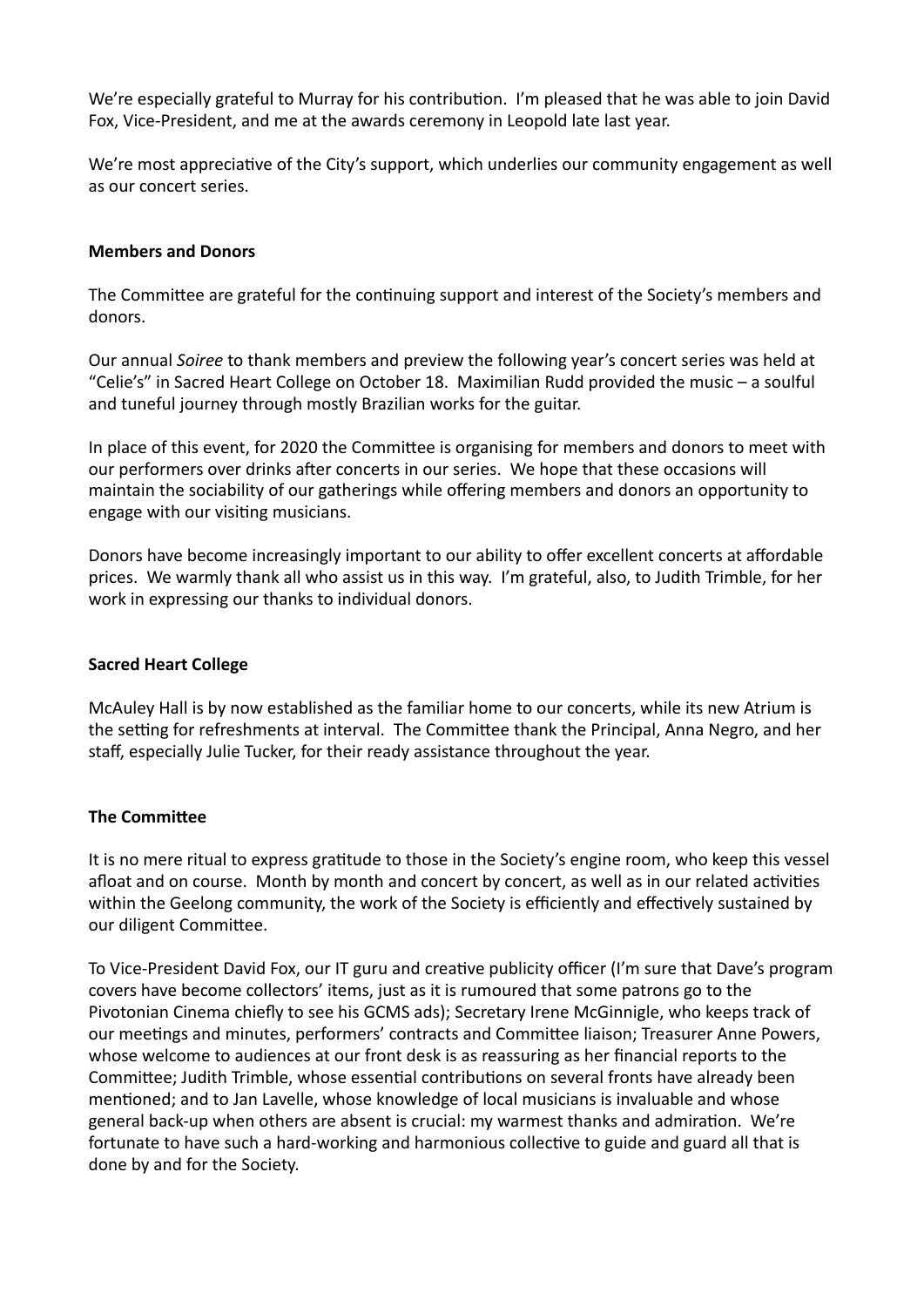## **Coronavirus**

Our preparations for the 2020 AGM have been necessarily affected by the COVID-19 crisis.

I thank members for their willingness to adapt arrangements for this meeting so that we remain in line with the precautions enjoined on us all.

This year's concerts began on February 28 with a memorable recital by the cellist Miranda Brockman and pianist Kenji Fujimara. Already, we have had to accept cancellation of the performance by Piers Lane and ANAM musicians that was scheduled for May. This is unlikely to be the only casualty in our program this year. The full impact of the current crisis on the lives of our artists, as well as on the Society's plans and budget, is still unclear. The Committee will keep members and subscribers informed as circumstances change and decisions about our program have to be taken.

At a time of anxiety for everyone, I wish all associated with the Society safety and good health..

Hugh Collins President 23 March 2020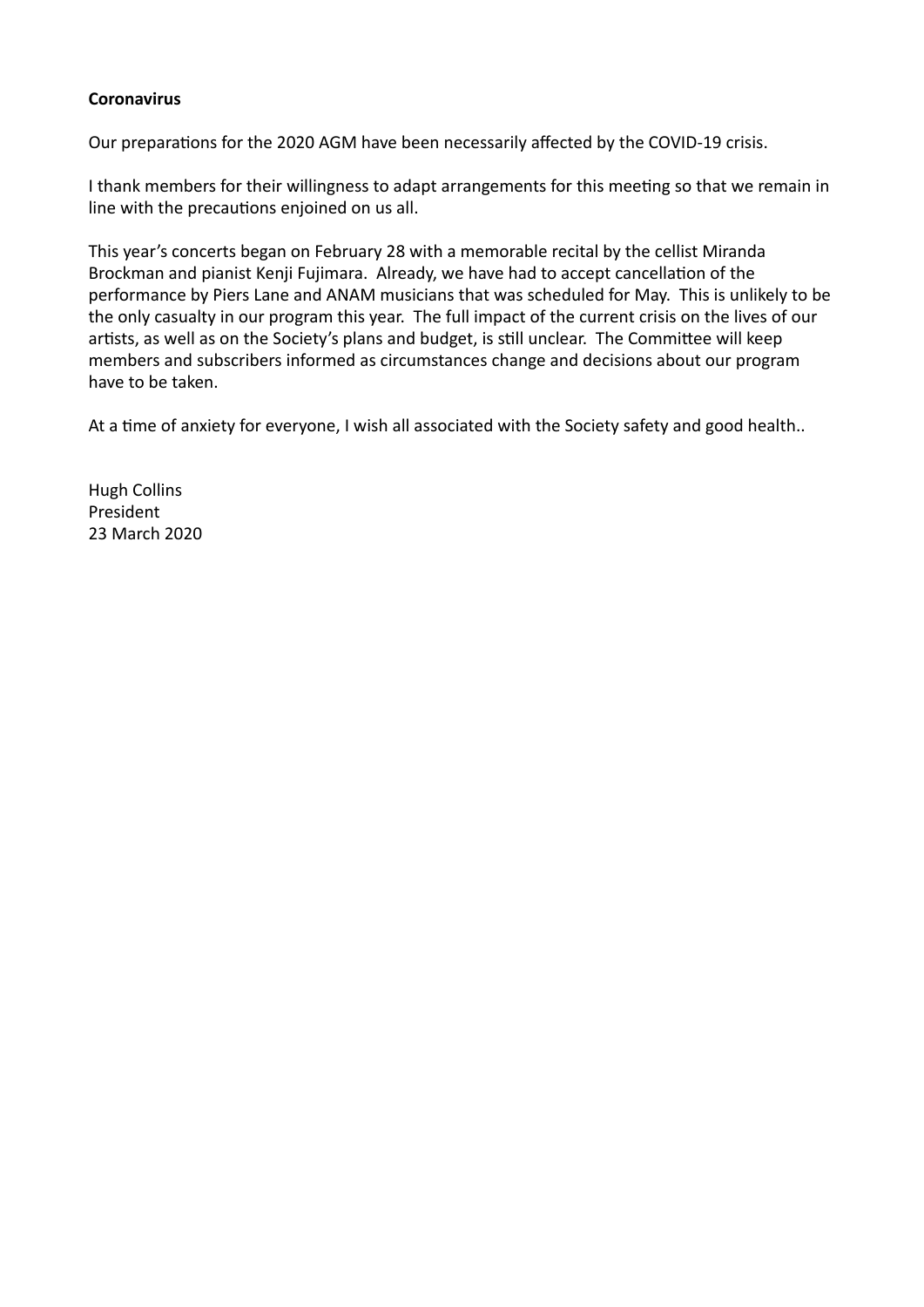#### Geelong Chamber Music Society Inc **2019 Budget**

|                                      | 2019 Budget             | 2018 Actual                 |
|--------------------------------------|-------------------------|-----------------------------|
| Income                               |                         |                             |
|                                      |                         |                             |
| <b>Ticket Sales</b>                  | 40,000                  | 38,377                      |
| Sponsorship                          | 1000                    | 1,000                       |
| Memberships                          | 1000                    | 1,100                       |
| Donations                            | 3000                    | 3,520                       |
| COGG Grant                           | 6000                    | 6,000                       |
| Creative Victoria Grant              | 3000                    | 3,000                       |
| Interest on Term Depostis            | 700                     | 789                         |
| <b>Total Income</b>                  | 54,700                  | 53,786                      |
|                                      |                         |                             |
| <b>Expenses</b>                      |                         |                             |
| Workshop - MCO                       | 1000                    | 1,000                       |
| Music in Schools                     | 4000                    | 3,084                       |
| Postage                              | 870                     | 852                         |
| Printing                             | 3800                    | 3,704                       |
| Stationery                           | 400                     | 400                         |
| Gifts                                | 100                     | 96                          |
| Food                                 | 500                     | 490                         |
| Advertising                          | 1000                    | 4,070                       |
| <b>Artist Fees</b>                   | 25879                   | 24,006                      |
|                                      | 1200                    | $\overline{a}$              |
| Travel/Accommodation                 | 5270                    |                             |
| Venue Hire                           |                         | 5,270                       |
| Piano Tuning                         | 660                     | 660                         |
| <b>Equipment Hire</b>                | 0                       | $\overline{a}$              |
| <b>Equipment Purchase</b>            | 0                       | 123                         |
| Soiree                               | 1400                    | 1,300                       |
| Insurance                            | 650                     | 630                         |
| PO Box Rental                        | 135                     | 127                         |
| <b>Consumer Affairs Registration</b> | 59                      | 57                          |
| RAV membership                       | 250                     | 250                         |
| Ligour License                       | 120                     | 120                         |
| Sponsorship                          | 2000                    | 2,000                       |
| Donations                            | 0                       | ٠                           |
| <b>Merchant Fees</b>                 | 350                     | 256                         |
| <b>Bank Fees</b>                     | 0                       | L,                          |
| Website                              | 500                     | 389                         |
| <b>Total Expenses</b>                | 50,143                  | 47,883                      |
|                                      |                         |                             |
| Profit                               | 4,557                   | 5,903                       |
|                                      |                         |                             |
|                                      |                         |                             |
| <b>Artist Fees 2019</b>              | <b>Performance Fees</b> | <b>Travel/Accommodation</b> |
| ANAM                                 | 6500                    |                             |
| Orava                                | 4400                    | 1,200                       |
| MCO                                  | 8129                    |                             |
| Elyane Laussade                      | 3000                    |                             |
| Syzygy                               | 3850                    |                             |
| Total                                | 25879                   | 1200                        |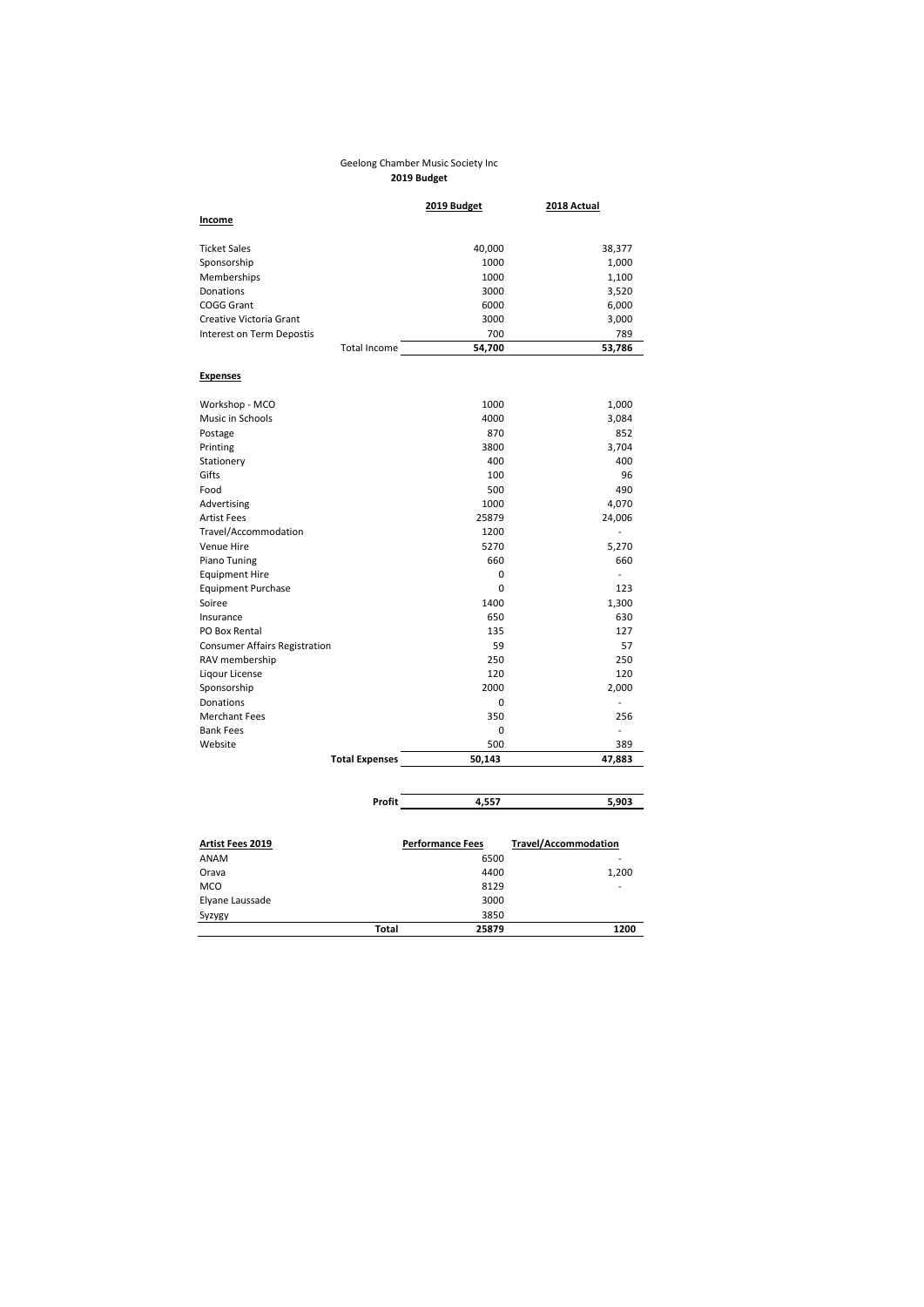#### Geelong Chamber Music Society Inc **PROFIT and LOSS 2019**

|                                      | 2019         | 2018           |
|--------------------------------------|--------------|----------------|
| <u>Income</u>                        |              |                |
| <b>Ticket Sales</b>                  | 34,697       | 38,377         |
| Sponsorship                          | 1,000        | 1,000          |
| Memberships                          | 1,020        | 1,100          |
| Donations                            | 3,080        | 3,520          |
| COGG Grant (Jan - June 19)           | 6,000        | 6,000          |
| COGG Grant (July - Dec 19)           | 6,000        |                |
| Creative Victoria Grant              | 4,000        | 3,000          |
| Interest on Term Depostis            | 765          | 789            |
| <b>Total Income</b>                  | 56,562       | 53,786         |
| <b>Expenses</b>                      |              |                |
|                                      |              |                |
| Workshop - MCO<br>Music in Schools   | 1,210        | 1,000<br>3,084 |
|                                      | 3,830<br>456 | 852            |
| Postage<br>Printing                  | 2,614        | 3,704          |
| Stationery                           | 68           | 400            |
| Gifts                                | 45           | 96             |
| Food                                 | 178          | 490            |
| Advertising                          | 770          | 4,070          |
| <b>Artist Fees</b>                   | 26,699       | 24,006         |
| <b>Venue Hire</b>                    | 5,050        | 5,270          |
| Piano Tuning                         | 451          | 660            |
| <b>Equipment Hire</b>                | L,           |                |
| <b>Equipment Purchase</b>            |              | 123            |
| Soiree                               | 820          | 1,300          |
| Insurance                            | 650          | 630            |
| PO Box Rental                        | 130          | 127            |
| <b>Consumer Affairs Registration</b> | 58           | 57             |
| RAV membership                       | 250          | 250            |
| Ligour License                       | 122          | 120            |
| Sponsorship                          | 2,000        | 2,000          |
| Donations                            |              |                |
| <b>Merchant Fees</b>                 | 216          | 256            |
| <b>Bank Fees</b>                     | ä,           |                |
| Website & Online Subscriptions       | 602          | 389            |
| <b>Total Expenses</b>                | 46,218       | 47,883         |
|                                      |              |                |
| Profit                               | 10,344       | 5,903          |